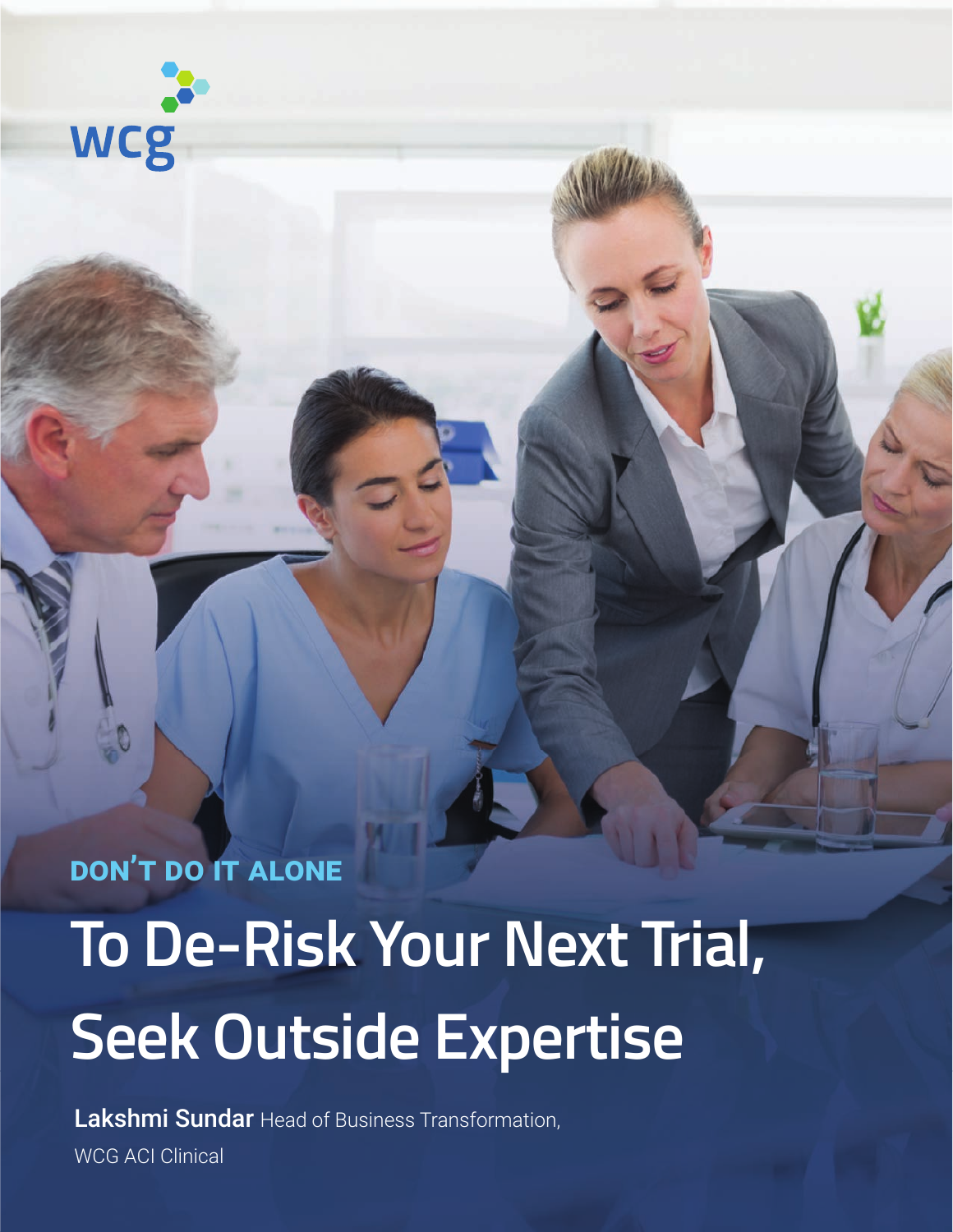Whether the focus is endpoint adjudication, aggregate data monitoring or safety assessment, the clinical and device development industry clearly understands the value of establishing expert scientific committees to provide oversight on study data. These expert committee assessments provide validation on clinical data as additional support for regulatory submissions and commercial strategy. What is less well understood, however, is the importance of independent expertise.

Without independent expertise, sponsors risk biased decision-making, conflicts of interest, potential clinical delays and squandered resources that could otherwise be avoided.

#### MORE THAN JUST EXPERTS

Expert committee optimization demands expertise—people with the right committee-specific training and experience, plus the right processes and technology. This involves many elements, including having the infrastructure to onboard the right medical or statistical experts at the right time, automating manual processes, deploying well-defined, regulatory-grade documentation and communication flows, and using partners with deep expertise to pull it all together and proactively manage the committees toward their intended purposes.

#### WHY USE AN OUTSIDE PARTNER?

Sponsors often don't realize how much work is involved in creating these committees—building the technology, creating an effective Charter, predefining criteria for the endpoints being monitored, etc. As a result, many sponsors initially try to handle expert committees in house or turn it over to the study CRO as these seem to be the easy and logical choices. There are better options! As a sponsor, do you really want to divert resources from your high-pressure clinical trial startups to operationalize all the elements that need to happen to ensure you have good independent oversight?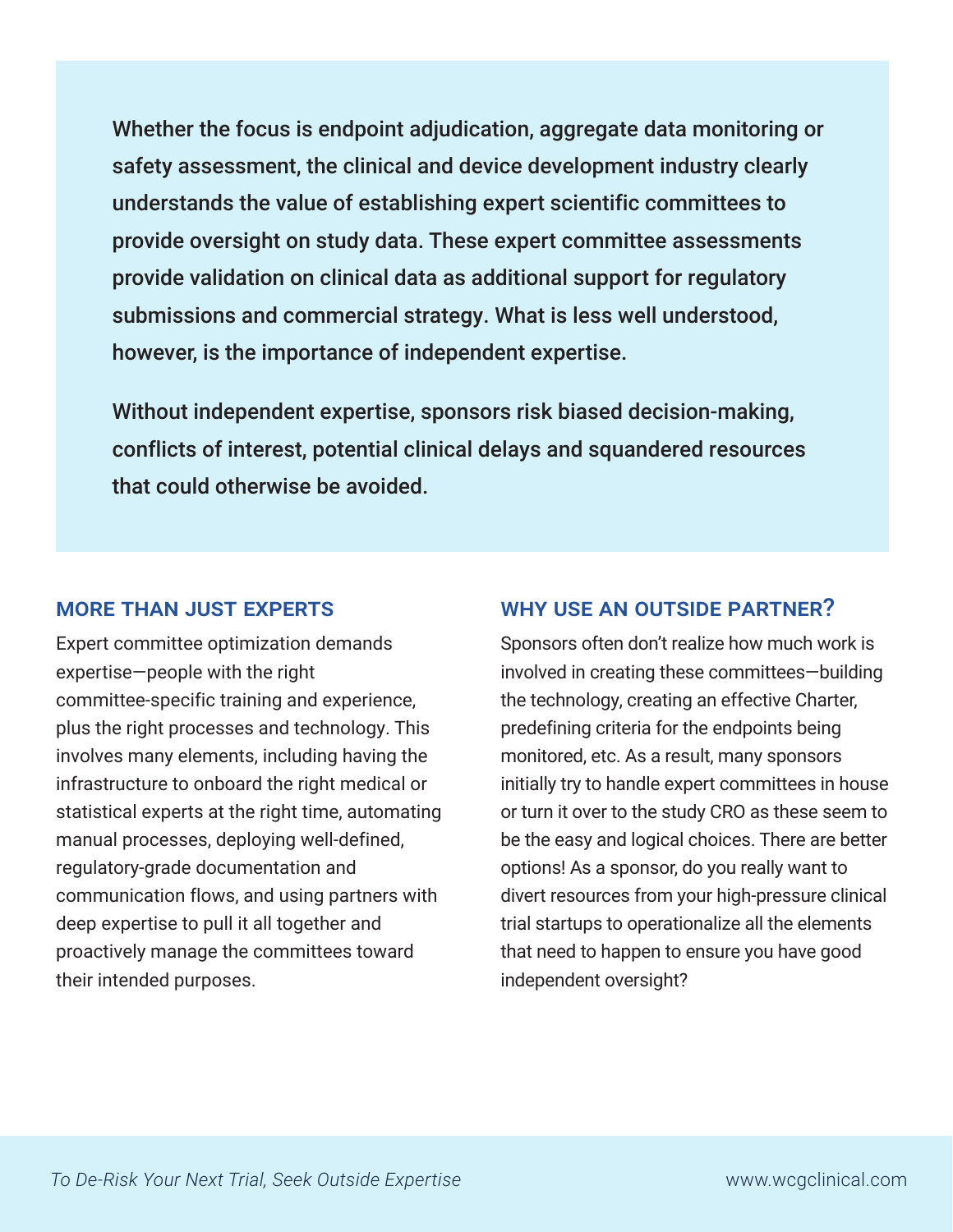

The same applies to handing it off to the study CRO. You wouldn't want the CRO that is managing the operational aspects of your trial to also be responsible for providing an independent perspective. The sponsor and the study CRO must keep focused on all of the critical activities at the heart of the clinical trial; they may not see the signals the same way an independent expert would.

There's another important reason to hand off scientific review to a third party: *The appearance of objectivity.*

Sponsors and CROs are committed to the scientific integrity of clinical trials and the research process. But they have an inherent conflict of interest between making difficult—and often costly—actions to do what is right for a trial vs. taking the actions that will propel the drug forward to the next milestone. This feeds the common perception of bias when oversight functions are managed by the same group managing a trial.

To address this, some sponsors and CROs create separate teams for trial management and committee management. This is better than no action at all, but it still runs the risk of bias and conflicts. Moreover, it does little to address the *perception* of bias.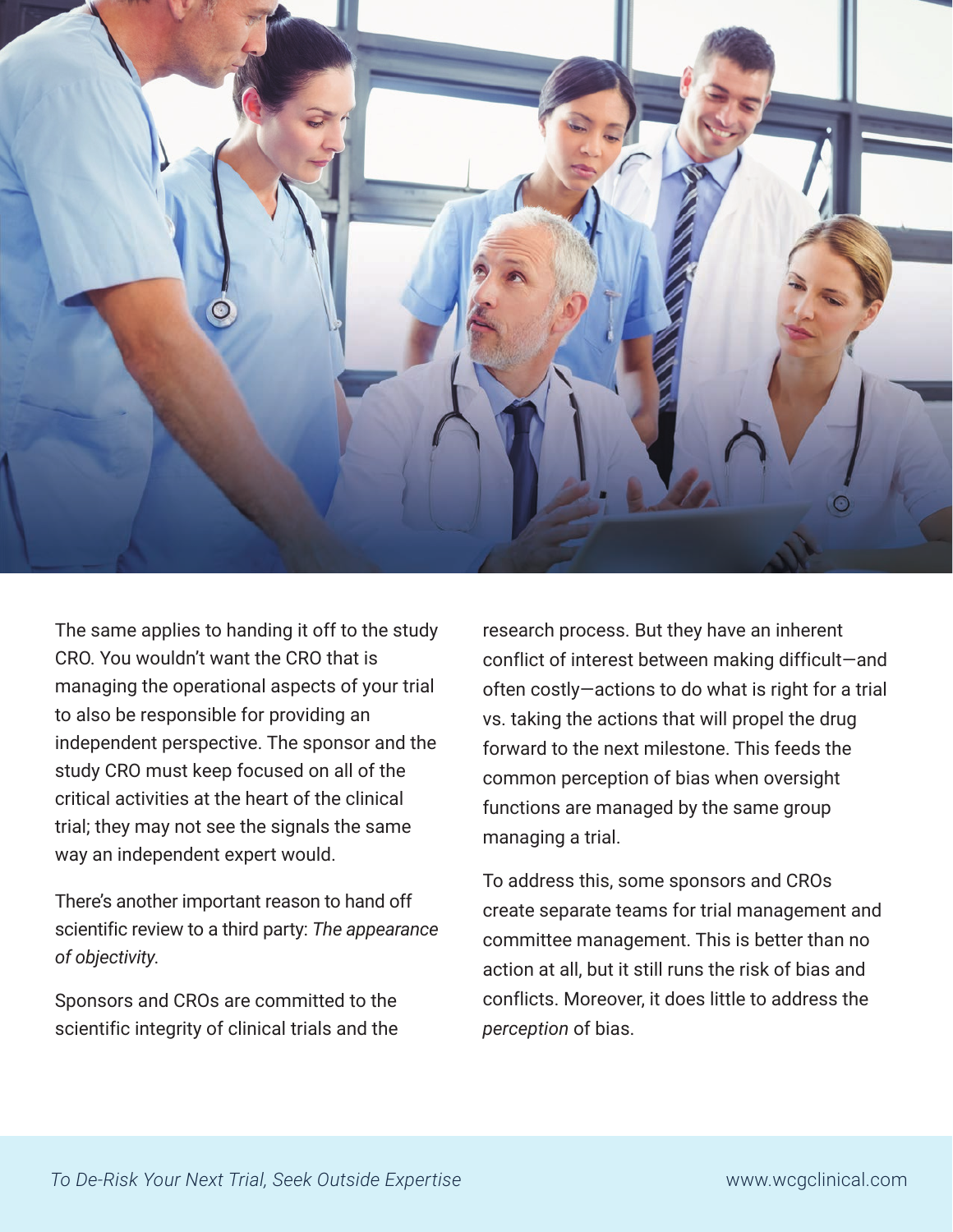### GUIDANCE ACROSS THE LIFECYCLE

Our experience shows—and common sense dictates—that planning committees at the onset of clinical trial design, rather than during trial conduct, provides better insights and value. The later you bring in the expertise, the less useful it may be for a strategy that is already underway. You want access to these insights throughout the lifecycle of the development program. This allows you to receive key input at program design that can have huge impacts to protocol effectiveness, and to detect signals during the course of the clinical trial that help decide whether, and how, to keep moving forward. Expert committee oversight can serve as a helpful QC mechanism on study conduct to help identify issues early on. Early identification of trends enables opportunity for critical modifications that may avoid an unnecessary shut-down. On the other hand, expert oversight can also help trials fail faster when needed to avoid cost and resource burden.

Plus, it doesn't need to stop at the end of the trial. Although historically expert committees have commonly focused on prospective review of clinical trial data, companies are now gaining valuable, competitive advantage producing insights from approaching committees at a program-level and/or applying retrospective reviews of data from select trials. Thoughtful deployment of committees in the post-marketing phase has enabled companies to organize, define and gain insightful expertise to bridge from clinical to



commercialization—and beyond.

## REGULATORY EDGE

Few regulatory mandates exist on the use of expert committees; however, regulators have increased mentions of independent expert committees in recent guidance.

In addition, several publications with regulator authorship have come out of private-public efforts, such as the Cardiac Safety Research Consortium (CSRC) and Clinical Trials Transformation Initiative (CTTI), that define current thinking on Endpoint Adjudication/Data Monitoring Committee best practices and expectations for conduct for both drug and device studies.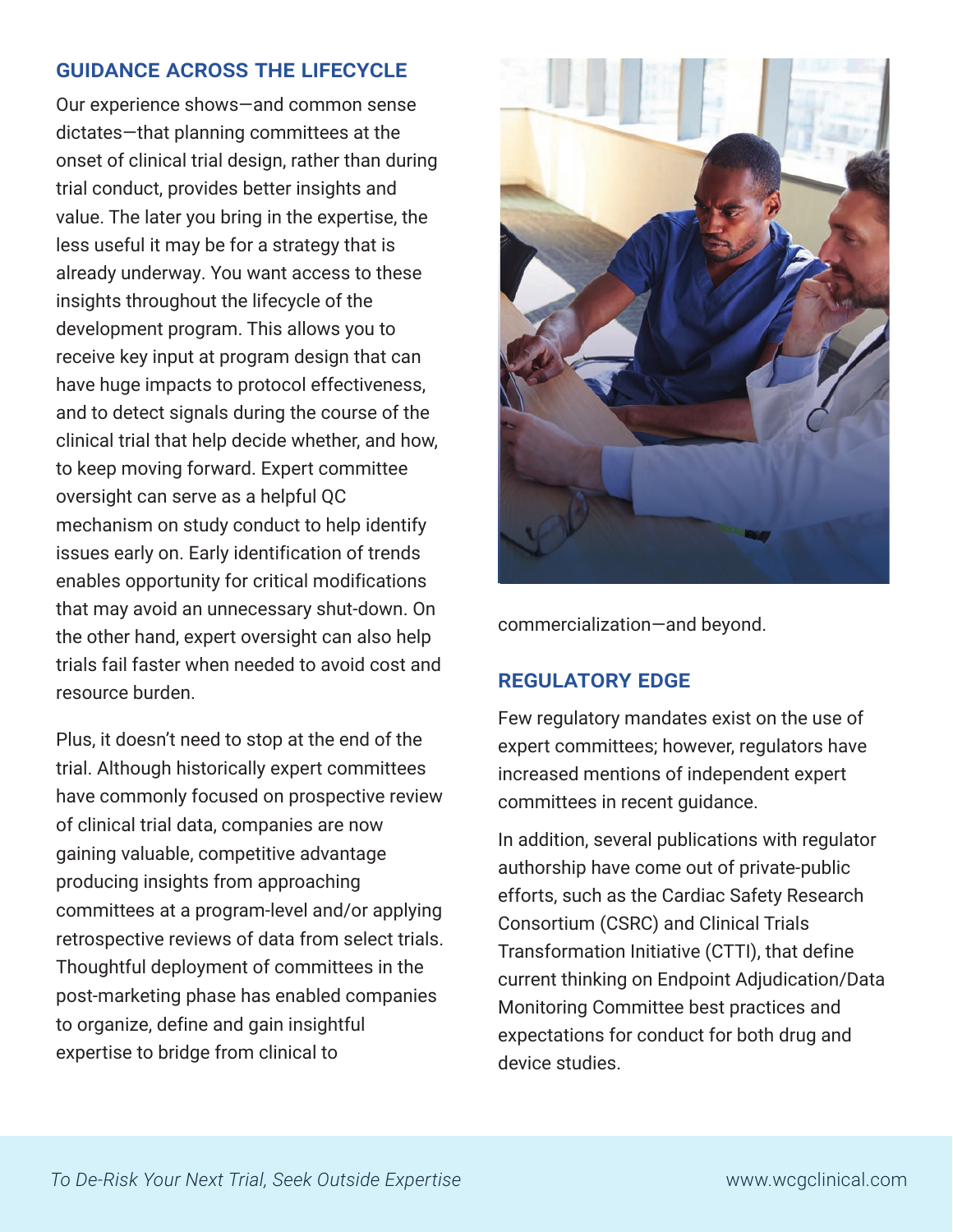

The ICH E6 R2 guidelines make no explicit mention of expert committees. However, sponsors can address the requirements for timely risk detection and mitigation through well-designed committees. Specialized expertise in committee design allows sponsors to construct expert committees as a strong foundational support tool to help advance a given regulatory or commercial strategy.

#### BEYOND COMMITTEES

Sponsors that recognize the value of outside expertise often focus only on formal, structured committees. Committees—and individual committee members—can be

beneficial beyond their structured use as EACs, DMCs and SACs. They can be sounding boards for strategic insights around new trial areas, protocol development, trial challenges and potential areas of risk.

Expertise opens doors. Sponsors can look at ways to incorporate independent medical thinking early on to answer key questions. Such insight can prevent sponsors from investing time and money in something that may not bring value.

Scientific review isn't a one-size-fits-all endeavor. Sponsors have different needs. Many development programs do not even need a committee. They may just need that one therapeutic expert to look at that one particular signal that has the team concerned.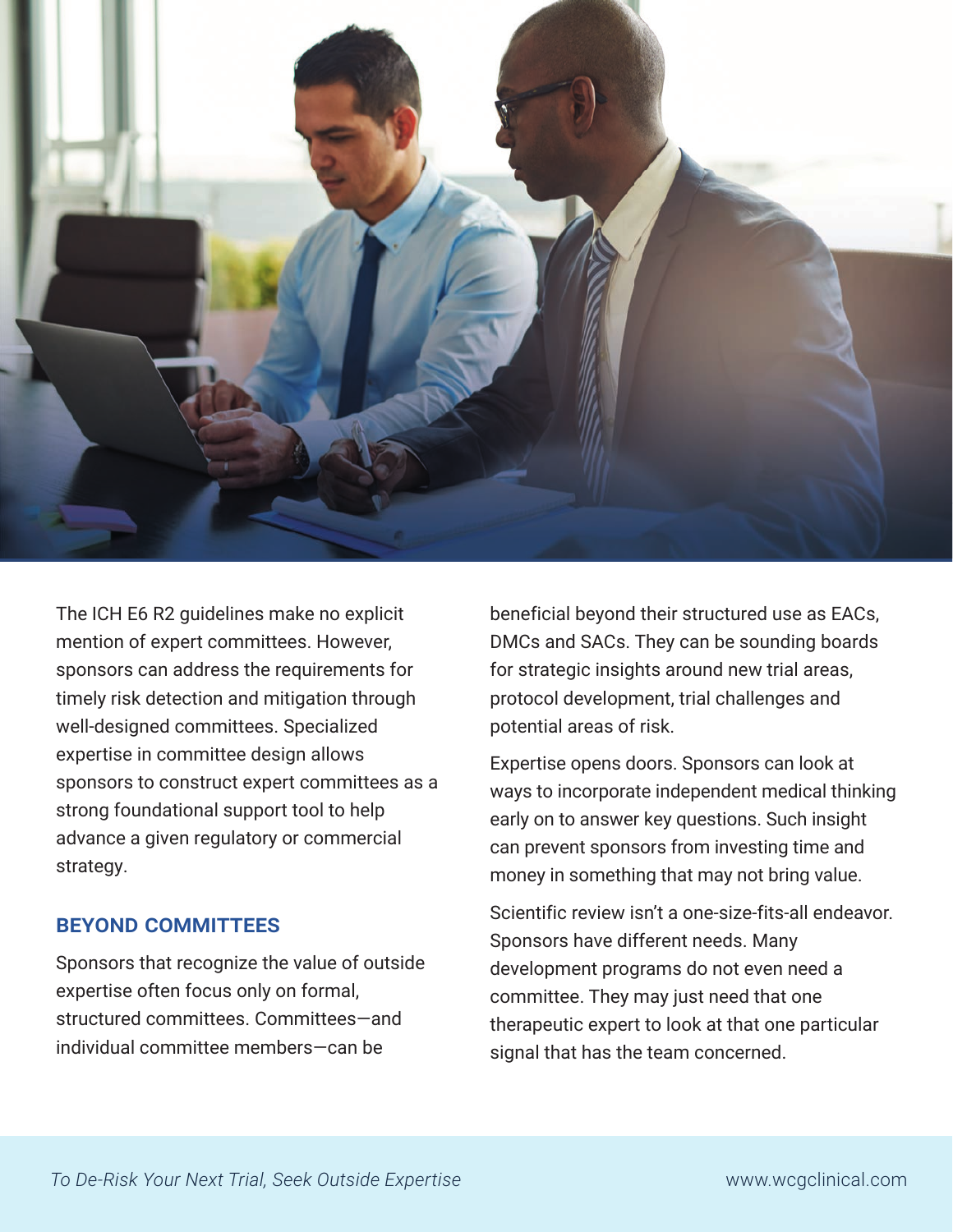## FIND THE RIGHT PARTNER

The right partner will be flexible, working across your entire portfolio, across one therapeutic area or for a single trial. There are several companies purposefully independent from clinical trial conduct that specialize entirely on the thoughtful setup and management of Expert Committees. Boutique statistical shops often help manage independent Data Monitoring Committees, and specialized software companies can help equip teams for Adjudication activities.

WCG's deeply experienced scientific leadership team combines more than 200 years of collective industry expertise in designing specialized clinical oversight and statistical solutions. Engage Independent Expert Endpoint Adjudication and Data Monitoring Committees in a strategic manner to identify methods for retrospective and prospective evaluations that may improve competitive advantage and bolster regulatory submissions.

# *To learn more about our Endpoint Adjudication and Data Monitoring Committee Solutions, click the links below:*